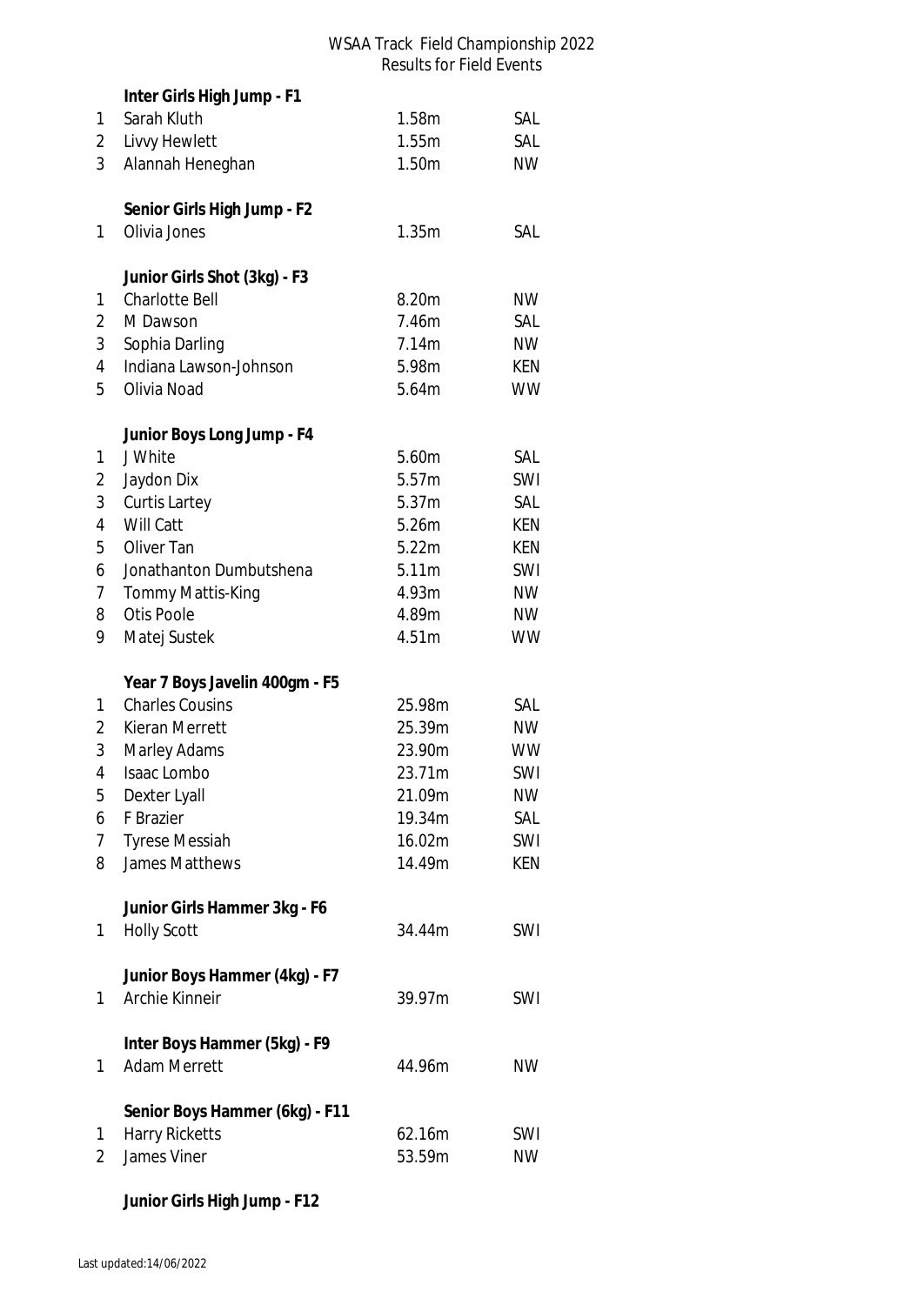| 1              | Daisy Duncan                      | 1.40m  | <b>WW</b>  |
|----------------|-----------------------------------|--------|------------|
| 2              | Kalina Karacheva                  | 1.40m  | SWI        |
| 3              | Darcey Crossman                   | 1.40m  | <b>NW</b>  |
| 4              | Poppy Price                       | 1.40m  | <b>NW</b>  |
| 5              | L Blackwell Jackson               | 1.35m  | SAL        |
| 6              | <b>Grace Lily White</b>           | 1.35m  | KEN        |
| 7              | Lola Crouch                       | 1.30m  | <b>WW</b>  |
| 8              | S Clarke                          | 1.30m  | SAL        |
| 9              | Amelia Tilbury                    | 1.30m  | KEN        |
|                | Year 7 Boys Shot 2.72kg - F13     |        |            |
| 1              | Ruary Logan                       | 8.83m  | SAL        |
| 2              | Isaac Gibling                     | 8.66m  | SWI        |
| 3              | <b>Otto Nasse</b>                 | 8.10m  | <b>KEN</b> |
| 4              | J Namata                          | 7.79m  | SAL        |
| 5              | Kacper Mielewczyk                 | 7.67m  | SWI        |
| 6              | Kieran Merrett                    | 7.51m  | <b>NW</b>  |
| $\overline{7}$ | Pisa Tamani                       | 7.06m  | <b>WW</b>  |
| 8              | Sam Schwabe                       | 6.48m  | <b>WW</b>  |
| 9              | James Matthews                    | 6.13m  | <b>KEN</b> |
|                | Junior Girls Long Jump - F14      |        |            |
| 1              | Camille Guillon                   | 4.79m  | KEN        |
| 2              | Daisy Nolan                       | 4.58m  | SAL        |
| 3              | <b>Claire Marshall</b>            | 4.43m  | <b>NW</b>  |
| 4              | Charlotte Bell                    | 4.40m  | <b>NW</b>  |
| 5              | Evie Hallsworth                   | 4.19m  | KEN        |
| 6              | <b>Molly Clare</b>                | 3.98m  | <b>WW</b>  |
| 7              | A White                           | 3.94m  | SAL        |
| 8              | <b>Grace Muir</b>                 | 3.86m  | <b>WW</b>  |
| 9              | Alex Sadowska                     | 3.76m  | SWI        |
|                | Inter Girls Triple Jump - F15     |        |            |
| 1              | Abigail Evans                     | 9.71m  | KEN        |
| $\overline{2}$ | Olivia Lloyd                      | 9.60m  | SAL        |
|                | Senior Girls Triple Jump - F16    |        |            |
| 1              | Olivia Jones                      | 8.51m  | SAL        |
|                | Junior Boys Javelin (600gm) - F17 |        |            |
| 1              | <b>Ted Hiscock</b>                | 42.16m | SWI        |
| 2              | Rafe Smith                        | 37.04m | KEN        |
| 3              | J Earle                           | 34.07m | SAL        |
| 4              | <b>Ben Parker</b>                 | 32.17m | SWI        |
| 5              | Louis Chant                       | 27.82m | KEN        |
| 6              | <b>Ethan Barlett</b>              | 23.80m | <b>NW</b>  |
|                | Junior Girls Pole Vault - F18     |        |            |
| 1              | <b>Jess Howard</b>                | 2.20m  | <b>NW</b>  |
| $\overline{2}$ | Aurelie Kemp                      | 1.95m  | <b>NW</b>  |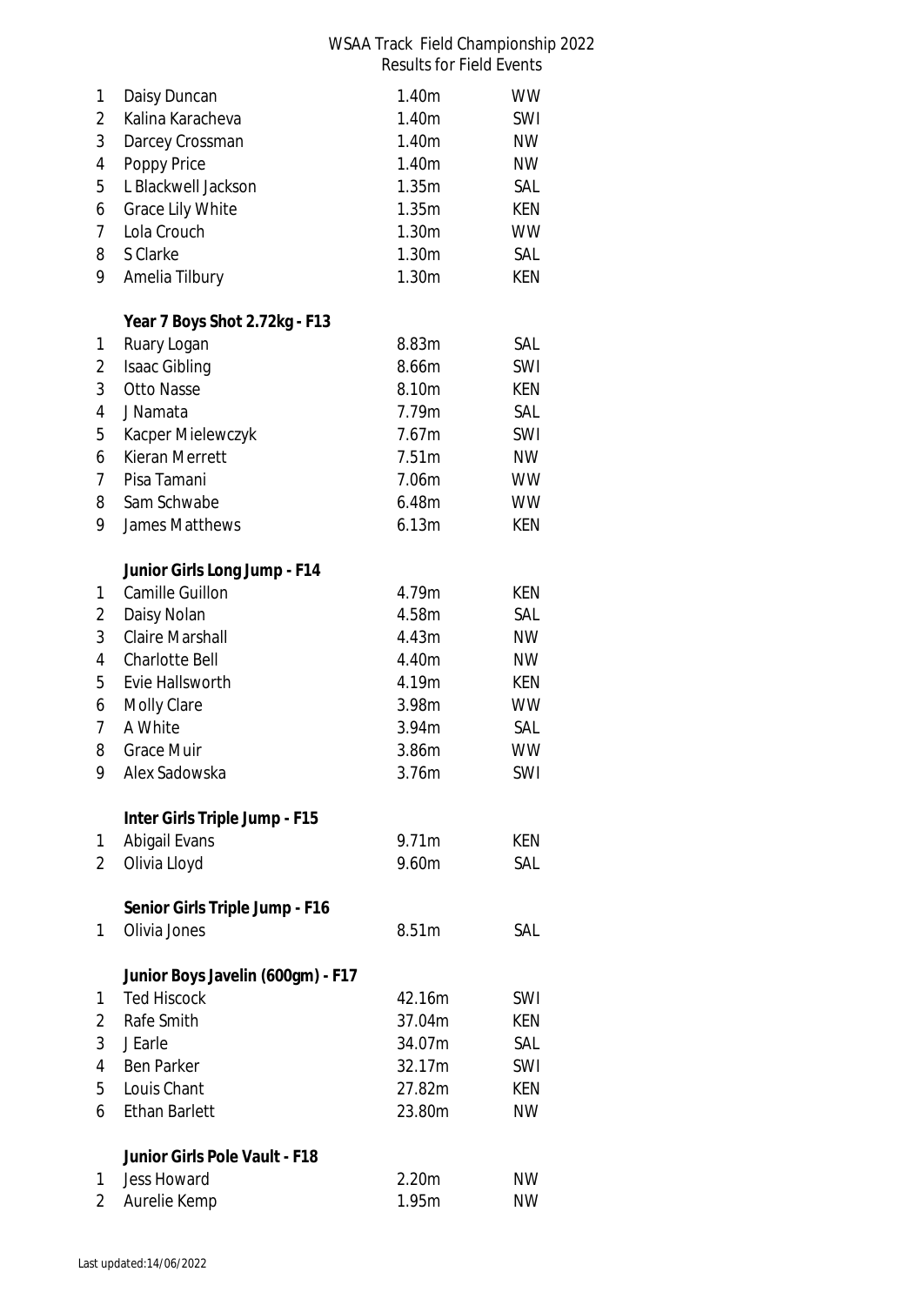|        | Junior Boys Pole Vault - F19             |                  |                  |
|--------|------------------------------------------|------------------|------------------|
| 1      | <b>Oliver Armstrong-Frome</b>            | 2.60m            | <b>NW</b>        |
|        |                                          |                  |                  |
|        | Senior Boys Pole Vault - F23<br>Tom Oram | 3.50m            | SWI              |
| 1      |                                          |                  |                  |
|        | Junior Boys High Jump - F24              |                  |                  |
| 1      | James Jones                              | 1.45m            | <b>WW</b>        |
| 2      | N Jewell                                 | 1.45m            | SAL              |
| 3      | Harry Beanland                           | 1.40m            | <b>NW</b>        |
| 4      | Alfie Drummond                           | 1.40m            | <b>WW</b>        |
| 5      | <b>Ben Parker</b>                        | 1.40m            | SWI              |
|        | Inter Girls Shot (3kg) - F25             |                  |                  |
| 1      | Annabel Banham                           | 9.37m            | SAL              |
| 2      | A Baker                                  | 8.80m            | SAL              |
| 3      | Dora West                                | 8.60m            | <b>NW</b>        |
| 4      | Ash Pointon                              | 8.21m            | SWI              |
| 5      | <b>Emily Garner</b>                      | 7.68m            | <b>WW</b>        |
| 6      | <b>Kitty Strutt</b>                      | 7.47m            | <b>NW</b>        |
| 7      | Tallula Kelly                            | 6.81m            | <b>WW</b>        |
|        | Senior Girls Shot (4kg) - F26            |                  |                  |
| 1      | <b>Beth Wilson</b>                       | 6.80m            | SAL              |
|        | Inter Boys Long Jump - F27               |                  |                  |
| 1      | <b>Connor Miller</b>                     | 5.44m            | SWI              |
| 2      | Max Craig                                | 5.21m            | KEN              |
| 3      | Simon Warner                             | 5.02m            | NW               |
| 4      | Tom Holme                                | 4.78m            | SAL              |
| 5      | Benjamin Waller                          | 4.78m            | <b>WW</b>        |
|        |                                          |                  |                  |
|        | Year 7 Girls Javelin 400gm - F29         |                  |                  |
| 1      | Tatti Salvin                             | 19.77m           | KEN.             |
| 2<br>3 | Lily Weedon                              | 18.93m<br>17.58m | <b>NW</b><br>SAL |
|        | M Clayton<br><b>Alexa Davies</b>         | 17.13m           |                  |
| 4      |                                          | 16.62m           | <b>NW</b><br>SAL |
| 5<br>6 | M Jobbings<br>Eliza Blackmore            | 14.44m           | <b>WW</b>        |
| 7      |                                          | 12.12m           | <b>KEN</b>       |
|        | Charlie Sibley                           |                  |                  |
|        | Inter Boys Discus (1.5kg) - F30          |                  |                  |
| 1      | Jigme Wangchuck                          | 31.37m           | KEN              |
| 2      | <b>Scott Pickford</b>                    | 29.17m           | KEN              |
| 3      | Luke George                              | 20.76m           | SAL              |
| 4      | <b>Adam Merrett</b>                      | 20.55m           | <b>NW</b>        |
|        | Year 7 Girls High Jump - F32             |                  |                  |
|        |                                          |                  |                  |
| 1      | Matilda Green                            | 1.36m            | KEN              |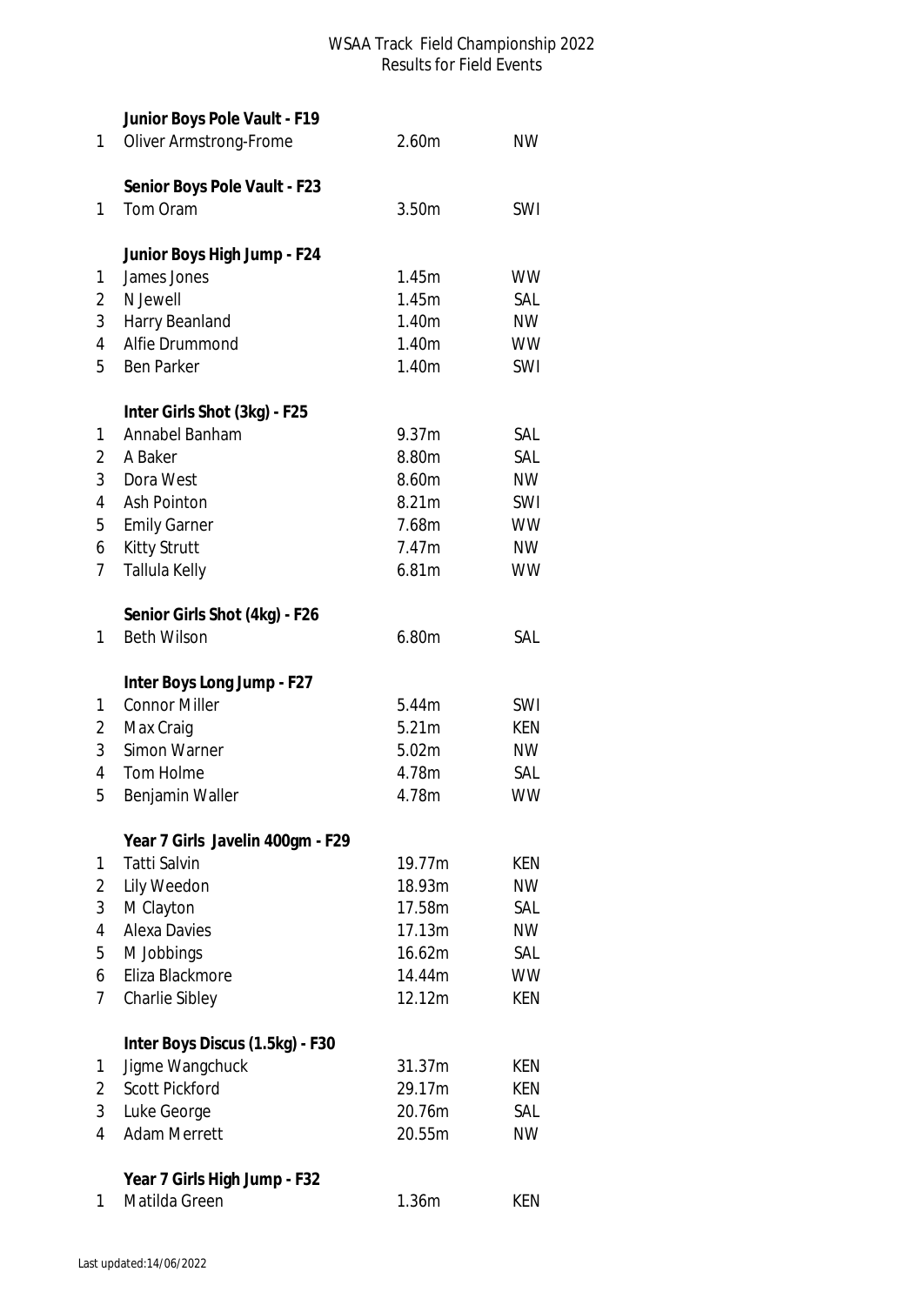| 2              | <b>Rosie Slack</b>                 | 1.36m  | KEN        |
|----------------|------------------------------------|--------|------------|
| 3              | O Edgecombe                        | 1.25m  | SAL        |
| 4              | <b>Ruby Wales</b>                  | 1.25m  | <b>NW</b>  |
| 5              | Poppy Miller                       | 1.25m  | SAL        |
| 6              | Lucy Sneller                       | 1.20m  | <b>NW</b>  |
| 7              | Mollie Wright                      | 1.15m  | <b>WW</b>  |
| 8              | Evelyn Slater                      | 1.15m  | <b>WW</b>  |
|                | Inter Boys Shot (5kg) - F33        |        |            |
| 1              | Jamie Duckett                      | 11.61m | SAL        |
| 2              | Ornie Biuite                       | 10.91m | SWI        |
| 3              | Ethan Gough                        | 10.26m | SWI        |
| 4              | <b>Scott Pickford</b>              | 10.22m | <b>KEN</b> |
|                | Year 7 Boys Long Jump - F35        |        |            |
| 1              | <b>Emmanuel Koduah Nelson</b>      | 4.75m  | SWI        |
| 2              | R Debellotte                       | 4.57m  | SAL        |
| 3              | <b>Orson Pace</b>                  | 4.48m  | <b>WW</b>  |
| 4              | W Dalzell                          | 4.43m  | SAL        |
| 5              | Jake Whitby                        | 4.16m  | <b>NW</b>  |
| 6              | Shaydon Williams                   | 3.97m  | SWI        |
| $\overline{7}$ | <b>Markos Vourlas-Nunes</b>        | 3.90m  | <b>NW</b>  |
|                | Junior Girls Javelin (500gm) - F36 |        |            |
| 1              | <b>Amelie Reivers</b>              | 25.04m | SWI        |
| $\overline{2}$ | Jemima Walters                     | 23.08m | <b>NW</b>  |
| 3              | <b>Hesper House</b>                | 20.34m | <b>NW</b>  |
| 4              | Annabelle Hewitt                   | 20.30m | <b>KEN</b> |
| 5              | Lily Clements-Champion             | 19.40m | SAL        |
| 6              | M Powell                           | 19.22m | SAL        |
|                | Inter Girls Discus (1.0kg) - F37   |        |            |
| 1              | Amy Warburton                      | 22.42m | SWI        |
| 2              | Ella Jankovich-Besan               | 16.79m | <b>NW</b>  |
| 3              | Arabella Titley                    | 16.00m | <b>NW</b>  |
| 4              | Agnes Corivuka                     | 14.92m | SAL        |
|                | Senior Girls Discus 1.0kg - F38    |        |            |
| 1              | <b>Beth Wilson</b>                 | 17.89m | SAL        |
|                | Inter Boys High Jump - F39         |        |            |
| 1              | Peter Krunity Salako               | 1.67m  | <b>NW</b>  |
| $\overline{2}$ | Thomas Cunningham                  | 1.64m  | <b>WW</b>  |
| 3              | George Marsiaj                     | 1.64m  | <b>KEN</b> |
| $\overline{4}$ | <b>Emile Reeve</b>                 | 1.50m  | SAL        |
| 5              | Aaron Kirkham                      | 1.50m  | SAL        |
|                | Year 7 Girls Shot 2.72kg - F41     |        |            |
| 1              | Darcey Thorne-Henderson            | 8.99m  | SAL        |
| $\overline{2}$ | Kesaia Sela                        | 7.64m  | <b>NW</b>  |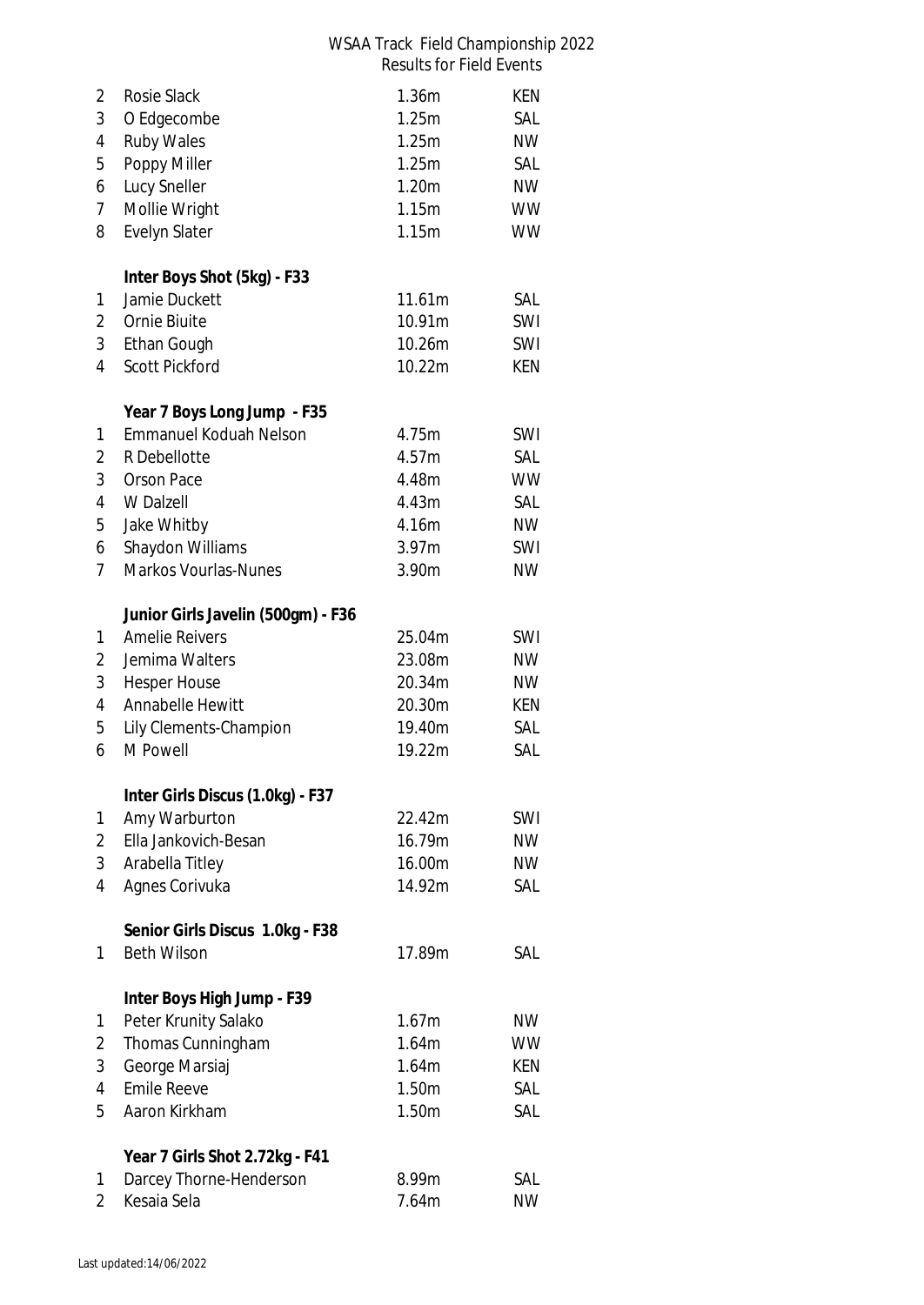| 3<br>$\overline{4}$<br>5<br>6 | Analei Sela<br>M Lee<br>Cecily Surowiec<br><b>Evie Wilkins</b> | 7.29m<br>7.22m<br>6.57m<br>6.15m | <b>NW</b><br>SAL<br>KEN<br>SWI |
|-------------------------------|----------------------------------------------------------------|----------------------------------|--------------------------------|
|                               | Inter Girls Long Jump - F42                                    |                                  |                                |
| 1                             | India West                                                     | 5.18m                            | <b>KEN</b>                     |
| 2                             | Georgia Gauey                                                  | 4.52m                            | KEN                            |
| 3                             | Lara Woodhouse                                                 | 4.39m                            | SAL                            |
| 4                             | Bea Wilson                                                     | 4.32m                            | <b>NW</b><br>SAL               |
| 5<br>6                        | Olivia Lloyd<br><b>Bethany Gault</b>                           | 3.99m<br>3.36m                   | SWI                            |
|                               | Senior Girls Long Jump - F43                                   |                                  |                                |
| 1                             | Delleah Belgrave                                               | 5.82m                            | SWI                            |
| $\overline{2}$                | Amelia Watling                                                 | 5.70m                            | SAL                            |
|                               | Junior Boys Triple Jump - F44                                  |                                  |                                |
| 1                             | Ollie Sharps                                                   | 9.69m                            | SAL                            |
| $\overline{2}$                | Seth Hillier                                                   | 8.28m                            | SAL                            |
|                               | Inter Boys Javelin (700gm) - F45                               |                                  |                                |
| 1                             | Sam Innes                                                      | 42.92m                           | SWI                            |
| 2                             | Jamie Duckett                                                  | 42.62m                           | SAL                            |
| 3                             | Josh Ward                                                      | 33.32m                           | <b>NW</b>                      |
| 4<br>5                        | Jigme Wangchuck<br>Jack Braddick-Hughes                        | 31.27m<br>31.20m                 | <b>KEN</b><br><b>WW</b>        |
| 6                             | Julian Nunn                                                    | 29.31m                           | SWI                            |
| 7                             | Luke George                                                    | 26.18m                           | SAL                            |
|                               | Senior Boys Javelin (800gm) - F46                              |                                  |                                |
| 1                             | Doug Rogan Rea                                                 | 35.04m                           | KEN                            |
|                               | Junior Boys Discus (1.25kg) - F47                              |                                  |                                |
| $\mathbf{1}$                  | Clark Carter                                                   | 19.32m                           | <b>KEN</b>                     |
|                               | Year 7 Boys High Jump - F48                                    |                                  |                                |
| 1                             | <b>Emmanuel Hime</b>                                           | 1.40m                            | <b>WW</b>                      |
| $\overline{2}$                | Finn MacLeod                                                   | 1.35m                            | <b>NW</b>                      |
| 3                             | Freddie Bosworth                                               | 1.35m                            | SAL                            |
| 4                             | Harvey Plumb                                                   | 1.29m                            | SAL                            |
|                               | Junior Boys Shot (4kg) - F49                                   |                                  |                                |
| 1                             | <b>Ted Hiscock</b>                                             | 10.62m                           | SWI                            |
| 2                             | Charlie Daw                                                    | 10.21m                           | KEN                            |
| 3<br>4                        | Alfie Green<br>Tafa Faosiliva                                  | 10.10m<br>10.02m                 | KEN<br><b>WW</b>               |
| 5                             | Perry Bancroft                                                 | 8.77m                            | <b>WW</b>                      |
| 6                             | Harry Glover                                                   | 8.68m                            | <b>NW</b>                      |
|                               |                                                                |                                  |                                |